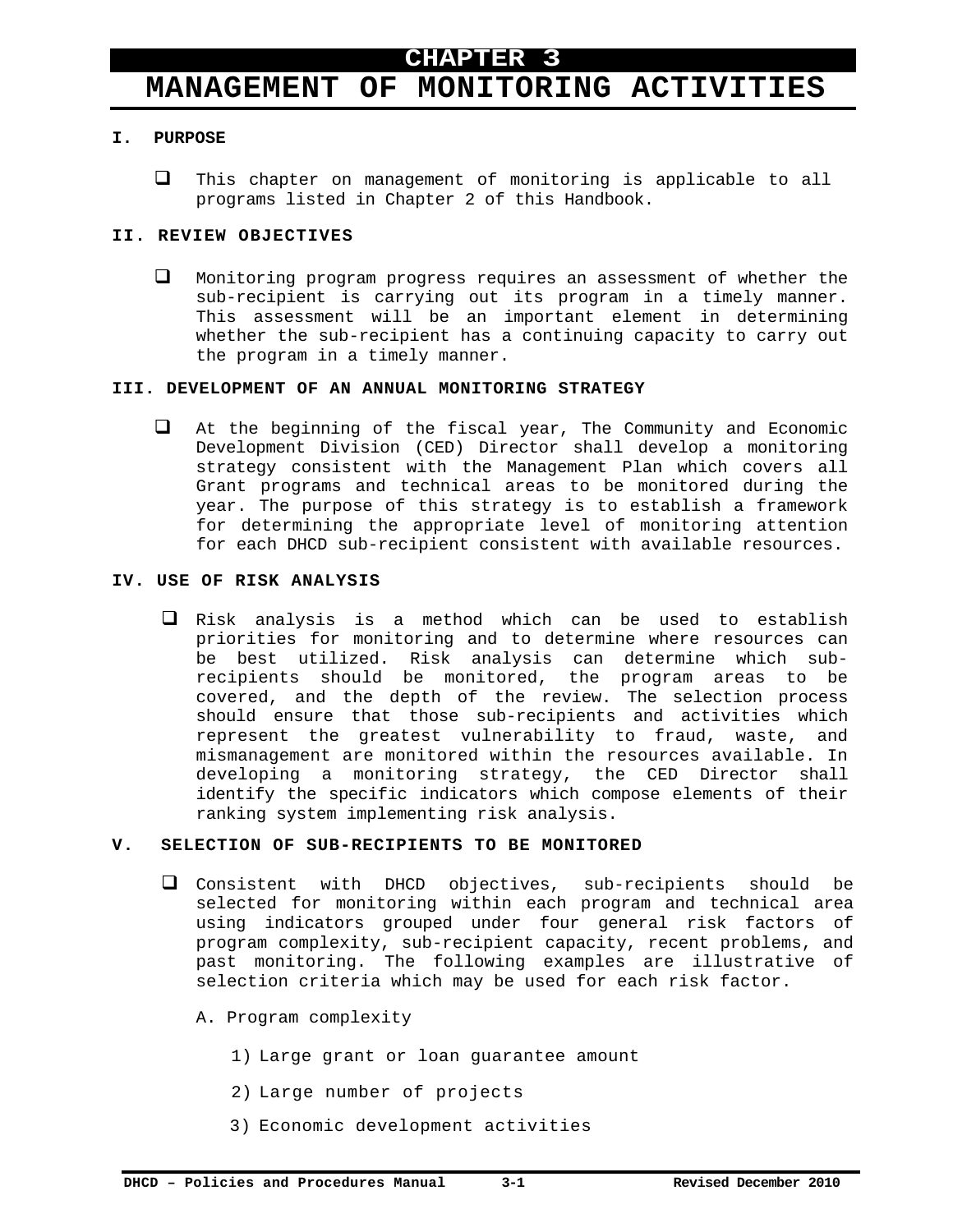- 4) Projects undertaken by sub-recipients
- 5) Large amount of multi-family rehab
- 6) A high percentage of grant funds to CDBG rehab loans and grants
- B. Sub-recipient capacity
	- 1) Staff turnover
	- 2) Inexperienced staff
	- 3) Past difficulty in carrying out program
	- 4) Lack of progress
	- 5) Low productivity
	- 6) No previous CDBG, HOME, or ESG experience
- C. Recent problems
	- 1) Inaccurate or incomplete performance reports
	- 2) Audit findings or no audit
	- 3) Investigations or citizens complaints
	- 4) Failure to meet schedules
	- 5) Contract condition
	- 6) Issues remaining from previous performance review
	- 7) Issues noted in the independent auditors report
- D. Past monitoring
	- 1) Recurring findings
	- 2) Inability to clear findings adequately
	- 3) Need to review actions taken to clear previous findings
	- 4) Not monitored last year

# **VI. SELECTION OF PROGRAM AREAS TO REVIEW**

 $\Box$  The CED Director shall conduct an analysis to identify the specific program areas for review and the depth of review. In some cases, the risk factors which were used for selection of that sub-recipient for monitoring may also pinpoint areas which need to be reviewed. For example, a sub-recipient that has recurring monitoring findings in financial management should again be reviewed in that specific area.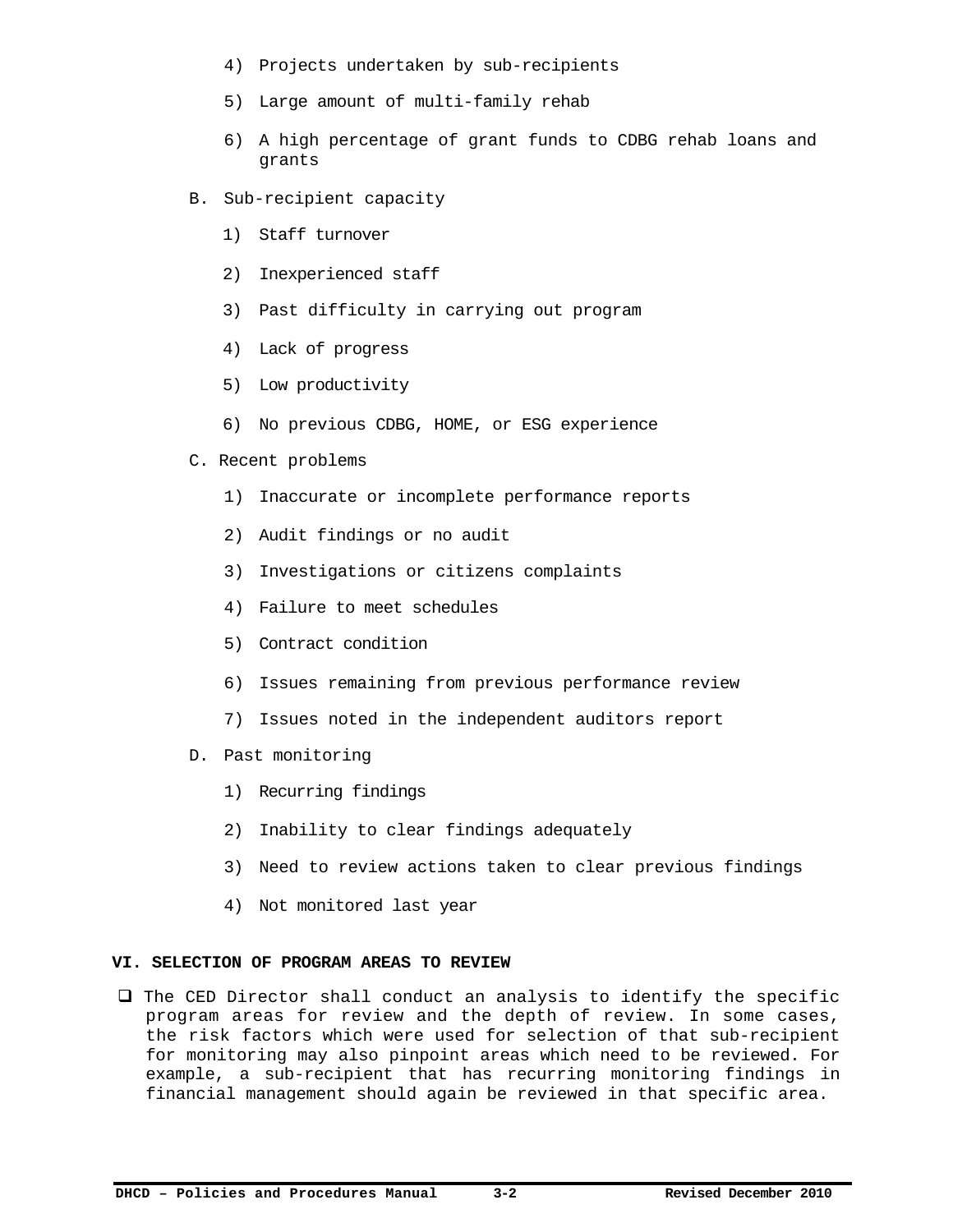#### **VII. HIGH RISK ACTIVITIES**

- $\Box$  Certain types of activities by their very nature are considered high risk as indicated below and should be selected as appropriate for monitoring in the applicable program areas:
	- A. For economic development projects, particularly those assisting for-profit businesses or having job creation/retention features or involving floats, it is clearly appropriate to review eligibility including the necessary or appropriate determination, and national objectives.
	- B. All rehabilitation activities including those projects involving lump sum drawdowns should be reviewed for compliance with the lump sum regulations in effect at the time the agreement was signed.
	- C. Activities generating significant amounts of program income should be reviewed in the area of financial management to determine that all income is being recorded and also that income is being used for eligible activities.

#### **VIII. INTENSITY OF REVIEW**

 $\Box$  The intensity of the review may be dictated by the degree of involvement of the sub-recipient in high-risk activities, past monitoring history, or past performance. Sub-recipients with large complicated programs or large numbers of high-risk activities may warrant in-depth monitoring. Sub-recipients that have not been monitored in-depth in the past year or whose capacity has been weakened due to staff turnover, may also be scheduled for more intensive reviews. Intensive/in-depth reviews may require extra days on-site and detailed review of one or more program areas. These reviews may also require more than one visit to the sub-recipient. Where the CED Director feels comfortable that the sub-recipient has corrected past deficiencies, has an acceptable level of performance, or has minor involvement in high-risk activities, a limited review may be appropriate.

#### **IX. IMPLEMENTATION**

- $\Box$  In implementing risk analysis, the CED Director may give factors various weights or count as deemed appropriate. Sub-recipients or projects may be classified as high, medium, or low risk or be ranked on a point system.
	- A. Each program will be analyzed separately. Rank order or batch sub-recipients by program and determine which subrecipients fall within the staff and resources available for monitoring.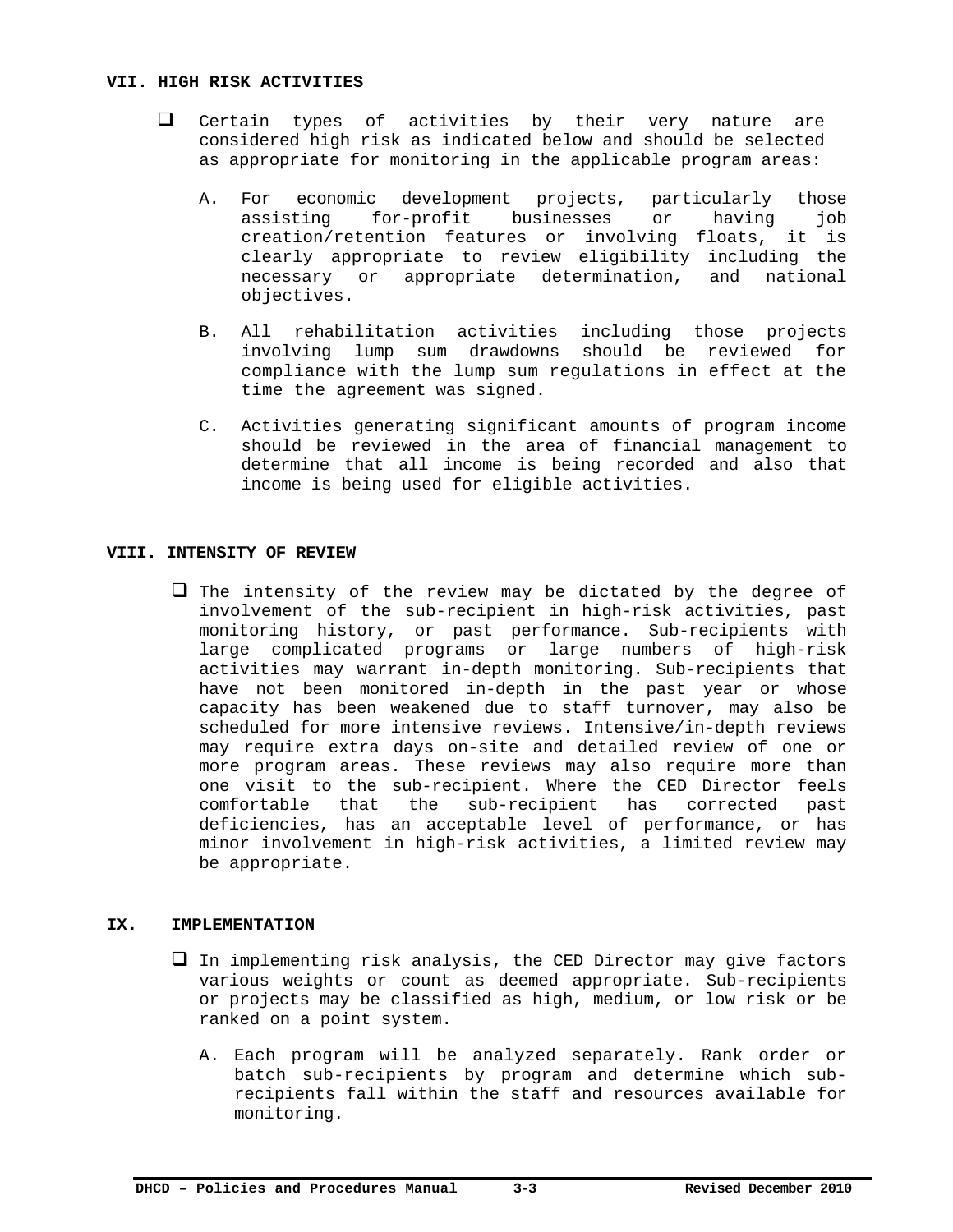- B. The monitoring review should concentrate on those factors for which the sub-recipient or the activity received its risk rating. The higher the level of risk, the more appropriate is an in-depth review. The quality of monitoring should not be sacrificed in order to monitor greater numbers of subrecipients or more program areas.
- C. Project Managers should retain written documentation on their system of risk analysis. Sub-recipient/projects not selected for on-site monitoring shall be reviewed in-house through examination of drawdown data, performance reports, etc.

#### **X. TIMING OF MONITORING VISITS**

- $\Box$  In developing the annual monitoring strategy, the following factors should also be given consideration:
	- A. The scope of services and the progress report should be a primary source of information for selecting activities to be monitored on-site for entitlements and other sub-recipients that are requesting refunding. Where issues have been raised, a monitoring visit should closely follow the scope of services and progress report so that DHCD can identify and advise the sub-recipient of problem situations before they develop into more serious issues.
	- B. To the extent possible, the conduct of monitoring visits in the early stages of a sub-recipient's program year will also assist the sub-recipient in identifying ineligible activities while in the beginning stage.
	- C. Where performance issues are in question and the Annual In-House Review has not taken place as yet, additional on-site monitoring may be helpful. This will facilitate the consideration of a sub-recipient's performance using the latest available data.

#### **XI. THE ANNUAL SCHEDULE OF ON-SITE VISITS**

 $\Box$  As part of the annual monitoring strategy, the CED Director shall prepare and distribute a schedule of on-site monitoring visits for the fiscal year. This schedule shall cover all programs for which DHCD has monitoring responsibility based on the criteria for selection of sub-recipients in this Handbook and other DHCD guidance. The annual schedule will identify the specific sub-recipients to be monitored on-site for each program and technical area during each quarter, the program areas to be monitored, and the specific sub-recipients to receive and in-depth review. It shall also include the schedule of in-depth review. It shall also include the schedule of in-depth environmental review developed by the Environmental staff and coordinated with the Planning Section.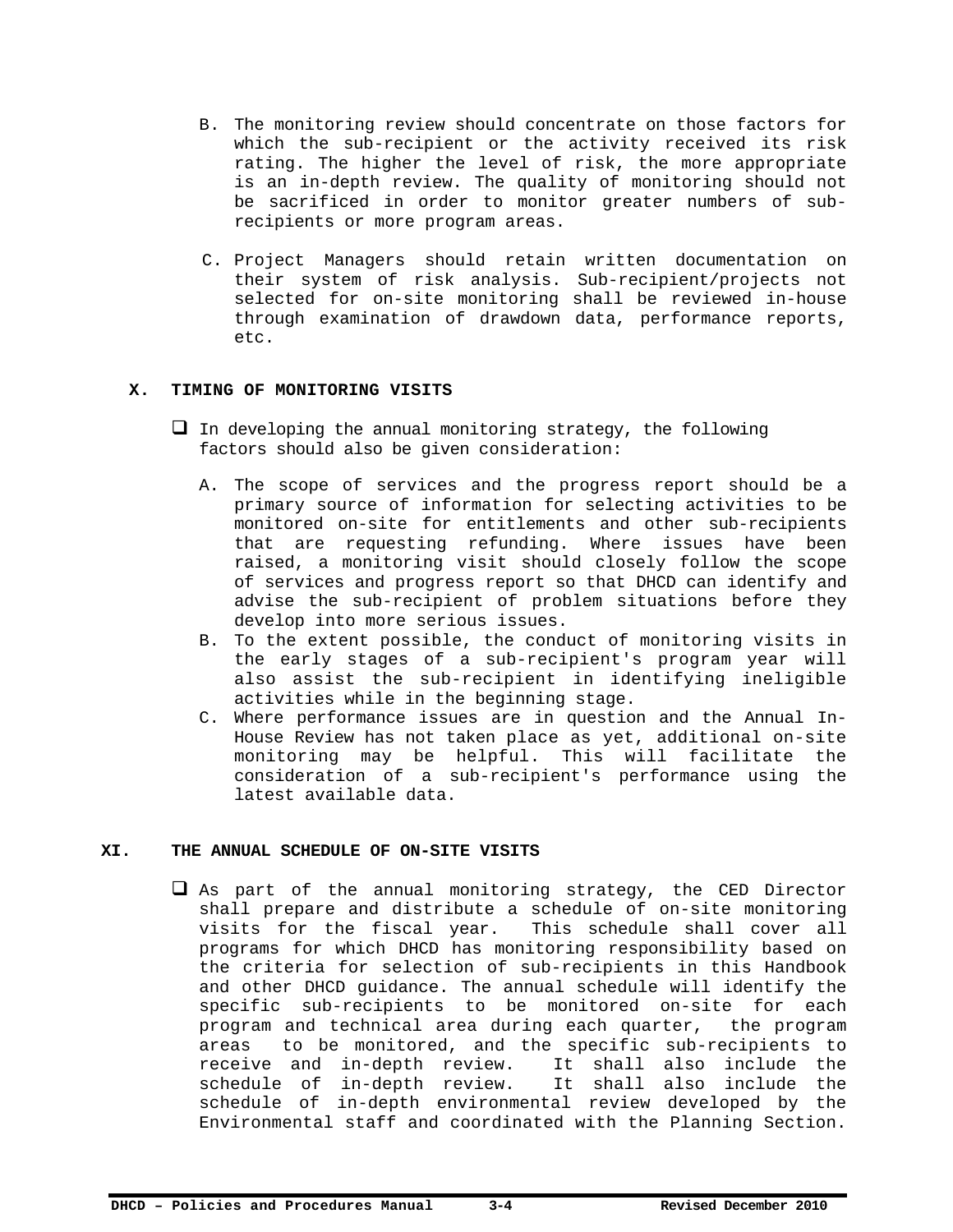#### **XII. PRE-VISIT PREPARATION**

- $\Box$  Review of Available Data. The Project Manager should review data available within the office in preparation for the visit. The data should be used to observe progress or changes in subrecipient activity and to identify problems, potential problems, program status and accomplishments. Among the sources of information available for the in-house review are:
	- 1) Scope of Services
	- 2) Progress Report
	- 3) DHCD sub-recipient files, including all correspondence to, from, or concerning the sub-recipient
	- 4) Consolidated Annual Performance Evaluation (CAPER)
	- 5) Consultation with Miami-Dade Public Housing Agency (MDPHA) and with the Housing Development and Loan Administration Division 9HDLAD), where applicable
	- 6) Sub-recipient monitoring file including checklists, monitoring letters and letters closing monitoring findings
	- 7) Annual In-House Review files
	- 8) Audit reports and sub-recipient responses to audit findings; and
	- 9) Project Expenditure Report A62
- D. Sub-recipient Monitoring Strategy
	- 1) It is suggested that the Project Manager preparing for an intensive on-site monitoring visit develop a sub-recipient monitoring strategy which establishes the framework for conducting the visit. Input for the strategy should also be provided by the Project Management Supervisor/Manager. It may be useful as well when monitoring sub-recipients to prepare a summary of some of the items listed below. The strategy should include the following:
		- (a) The specific monitoring schedule for all priority and technical monitoring of the sub-recipient and the staff who will be involved
		- (b) The specific issues that will be the focus of monitoring
		- (c) The sample of specific activities and files to be reviewed
		- (d) The technical areas to be monitored; and
		- (e) The staff and time estimated to be assigned to the sub-recipient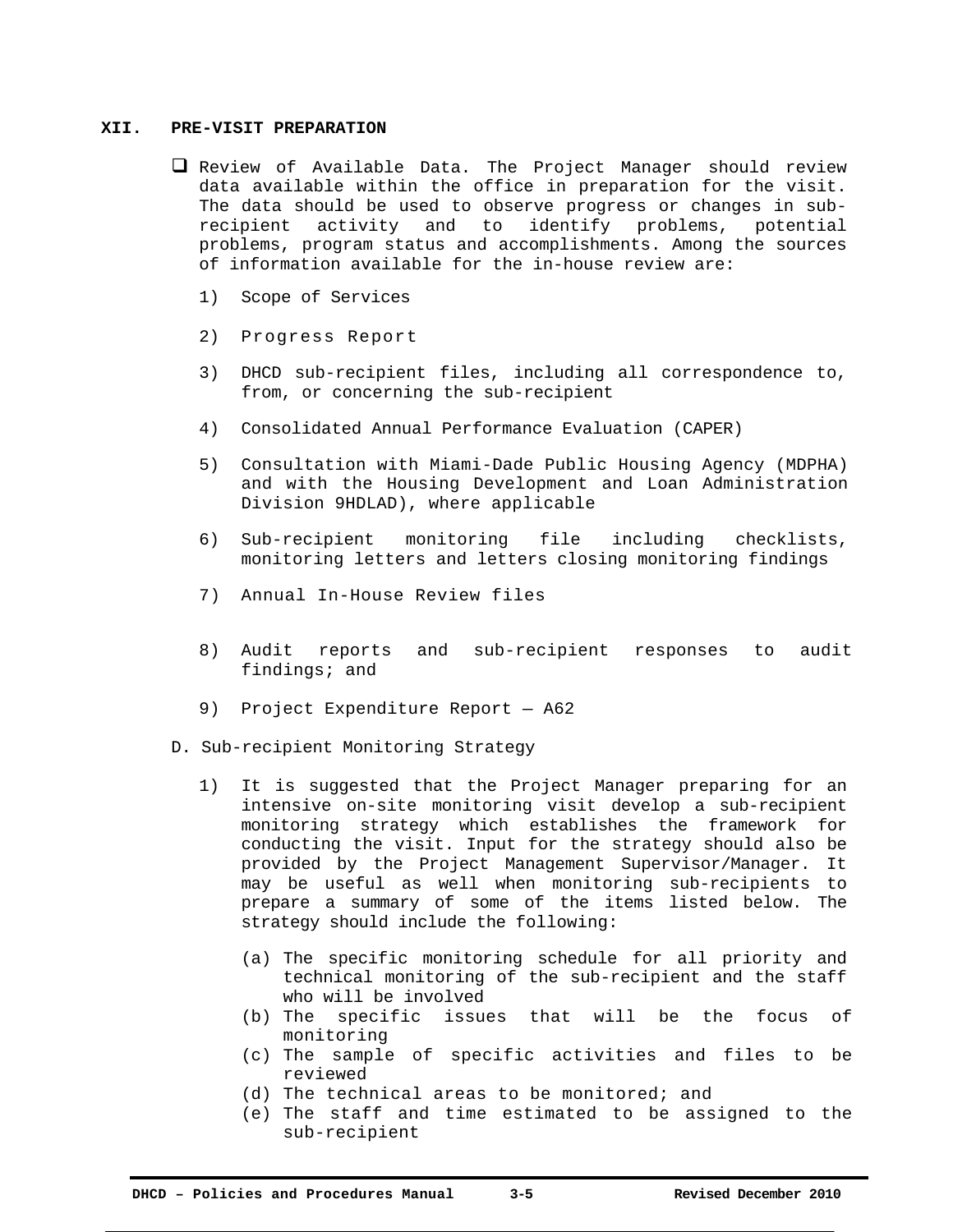E. Notification to Sub-recipient. Sub-recipients should be given adequate notice in advance of the monitoring visit. It is recommended that written notification be provided to subrecipients at least one to two weeks prior to the date of the planned on-site monitoring. The sub-recipient should be advised of the areas to be monitored, the names of the DHCD participants, the dates of the visit, who on the subrecipient's staff should be available, and which files or information will be reviewed. Prior to any planned visit, the specific dates and times for meetings and interviews should be arranged with the sub- recipient.

#### **XIII. CONDUCTING A MONITORING VISIT**

- When conducting a monitoring visit, the following steps should be followed:
	- A. Meet with appropriate key representatives of the subrecipient organization and explain the visit's purpose and schedule
	- B. Review as necessary any appropriate material generated by the sub-recipient which provides more detailed information or information on project descriptions, budget, status, eligibility, national objectives, etc.
	- C. Review pertinent sub-recipient files, where appropriate, for required documentation and verify the accuracy of information provided to DHCD, particularly in the Progress Report
	- D. Interview sub-recipient's staff to discuss the subrecipient's performance
	- E. Visit project sites for a sample of activities being monitored. Based on the examination of the sub-recipient's files and interviews with sub-recipient staff, the need for visits to other project sites may be indicated; and
	- F. Hold an exit conference or other form of consultation with key representatives of the sub-recipient organization to present preliminary conclusions resulting from the visit to ensure that the conclusions are based on accurate information.

#### **XIV. MONITORING REPORTS**

 After consultation with the sub-recipient's key representatives, a monitoring report shall be sent to the Board of Directors reporting the results of the monitoring visit. When the monitoring visit is a team visit, a single monitoring report should be sent. It should be supported by facts stated in the report. Those concurring on monitoring reports should ensure themselves that all finding have been correctly identified and, as such, are based on applicable law or regulation.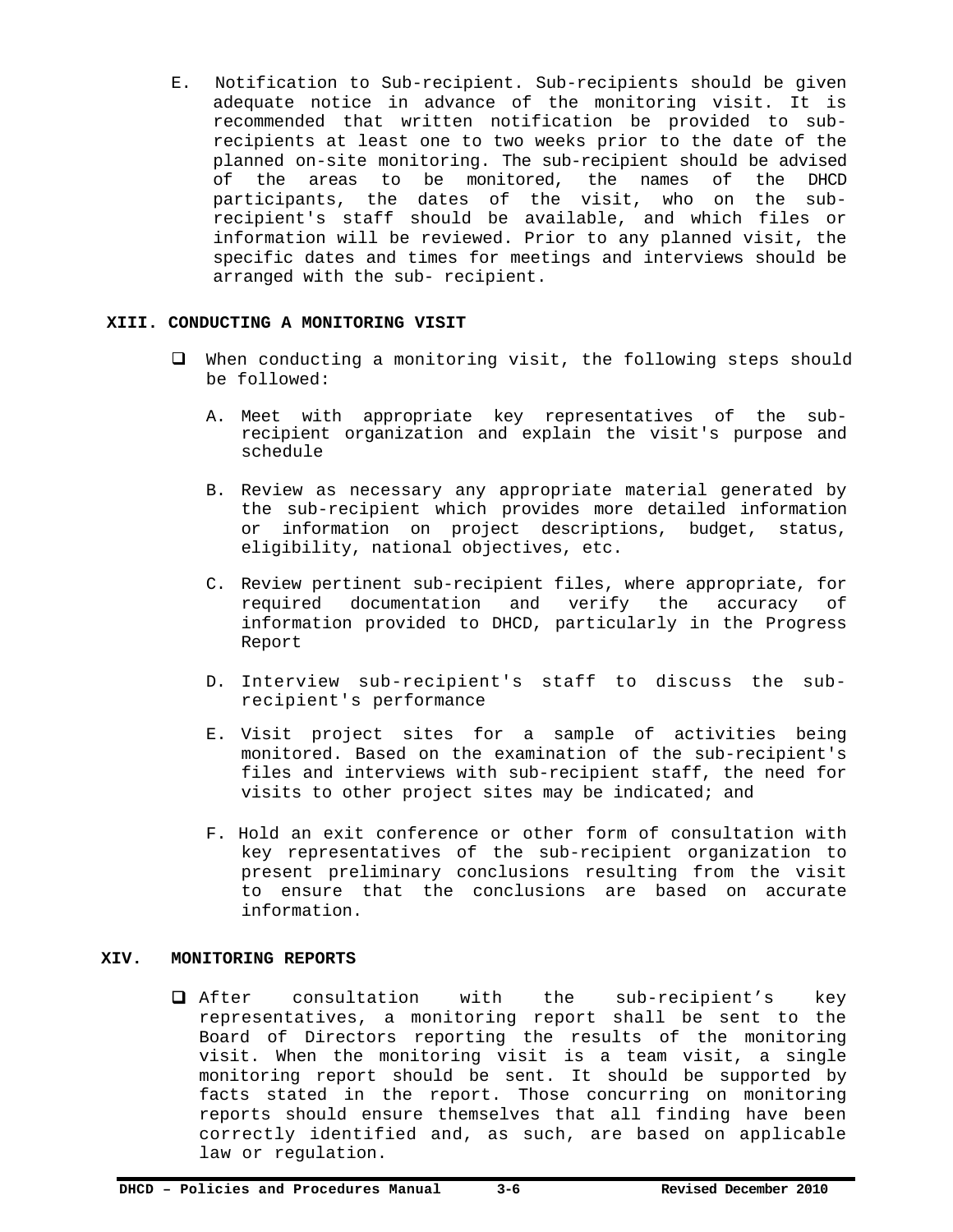- A. Draft Monitoring Report. If the review has been extensive or there are findings or concerns of a serious nature, it may be useful to provide the sub-recipient with a draft monitoring report for verification of the information presented, but it is not required. If a draft monitoring report is provided to the sub-recipient, the sub-recipient should be given a specific deadline for reply so that the final monitoring report can be issued in a timely manner.
- B. Content of Monitoring Report. The monitoring report to the sub-recipient must include:
	- 1) Activity Title, Funding Year, Funding Source (e.g., FY 2010 CDBG)
	- 2) DHCD staff who monitored and date(s) of the visit(s)
	- 3) Scope of monitoring including all areas monitored (e.g., administrative and financial, program or project), and activities monitored if less than the total program was monitored
	- 4) Monitored conclusions (both positive and negative), for each program area monitored and for the program as a whole, supported by the facts considered in reaching the conclusions

Note: Whenever negative conclusions are identified in a monitoring report, they should be clearly labeled as either a, "finding" or as a "concern" in accordance with the definitions of these terms provided in Chapter 1 of this Handbook. Also when appropriate and feasible, findings should be quantified in dollar terms.

- 5) Specific steps the sub-recipient can take on a voluntary basis to resolve each finding and concern and where appropriate, an indication that findings were resolved onsite
- 6) Due date of corrective action for each finding
- 7) The opportunity to contest any finding; and
- 8) If appropriate, an offer of technical assistance or an indication that technical assistance was provided onsite.
- C. Tone of Monitoring Report. It is important that the tone of the monitoring report be positive and recognizes those areas in which the sub-recipient is doing a good job or has shown significant improvement as well as areas of deficiency. Deficient performance should also be placed in perspective to the maximum extent possible. The disclosure of major findings and concerns should be accompanied with recommendations or offers of technical assistance directed toward correcting the deficient performance.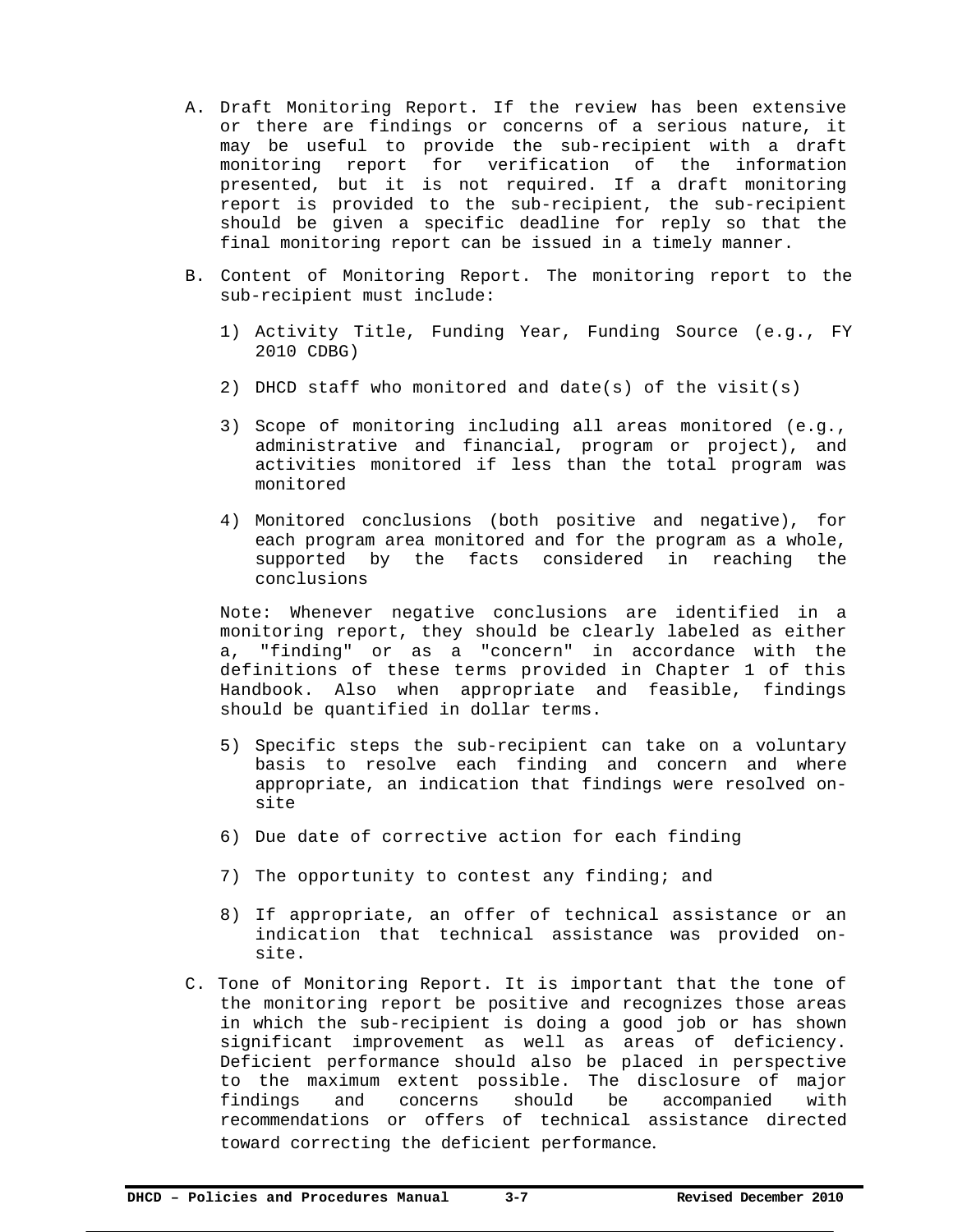- D. Findings and Concerns. The monitoring report should particularly highlight any findings and concerns which are likely to result in significant negative consequences if not corrected. It may be appropriate to summarize the major conclusions, both positive and negative, in the body of the report and provide the specific details of the review in an attachment.
- E. Corrective Actions
	- 1) For those negative monitoring conclusions which are findings, the Project Manager should advise the subrecipient of steps the sub-recipient can take to resolve the findings. For those negative conclusions, which are concerns, the Project Manager should recommend actions and offer technical assistance. The level of attention given to performance problems should reflect the seriousness of the problem and whether or not corrective action is required.
	- 2) Corrective actions should be designed to first prevent a continuance of the deficiency; second, mitigate any adverse effects or consequences of the deficiency to the extent possible under the circumstances and, third, prevent a recurrence of the same or similar deficiency. Keep in mind that there may be a number of acceptable solutions to resolving a deficiency, and the subrecipient should be allowed to respond to each problem with any reasonable solution of its choice.
- F. Required Concurrences
	- 1) When the Project Manager prepares monitoring reports to sub-recipients, the concurrence of the Office of the County Attorney shall be requested in the following circumstances:
		- (1) When serious corrective action is required
		- (2) When potential litigation is indicated; and
		- (3) When litigation has begun.
- G. Timing. Follow-up should occur as early as possible, particularly if there are major findings. In no case should the time between the last day of the visit and the date of the report exceed 30 calendar days.
- H. Documentation. On-site monitoring should be well documented. The monitoring report should be supported by any working papers, including any checklist used in the monitoring visit. All correspondence and working papers relating to monitoring visits and conclusions must be in the subrecipient file.